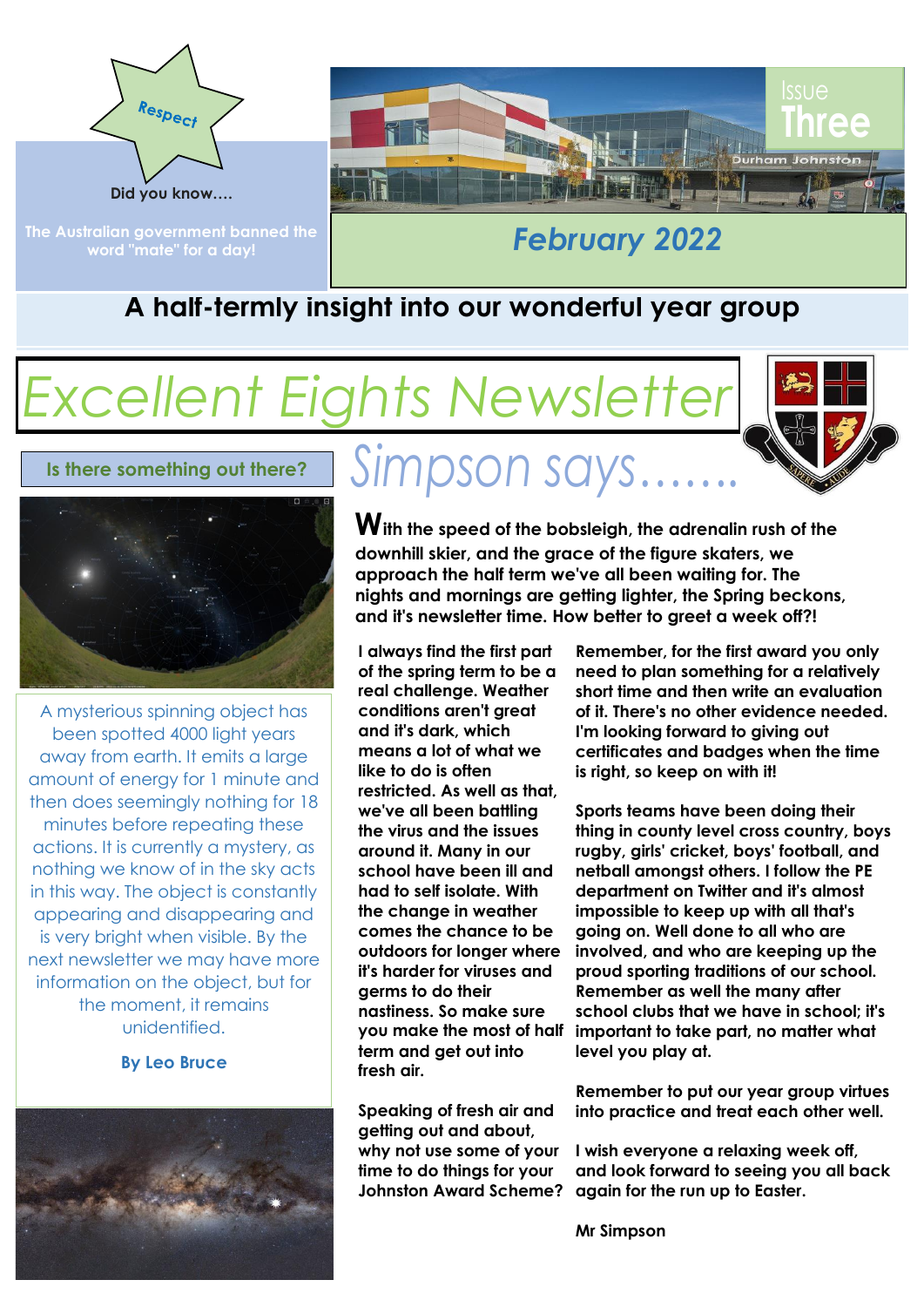

## **Warhammer Club**



As you may see on our weekly notices, on Wednesdays after school Mr Bowman runs Warhammer club! Anyone can come along, we run two rooms, the painting and building room and the games room. If you have never done anything with Warhammer you can come along and get a free starter model. (I recommend the space marine) If you would like to come along, come to social studies 3 and start your first model!

#### **By Aidan Thompson-8SW**

**Global warming**

## **Extra-curricular**



A huge congratulations to **Katrina Du (8JW)** for passing her grade 5 piano practical exam. Katrina passed with **DISTINCTION** and has been awarded 18 points at level 2.

A fantastic achievement, well done.

#### **House Points**

**Doing our best**

 $e^{\alpha x^k}$   $e^{\beta x^k}$   $e^{\alpha y^k}$ 

80A styl

**222 ONAT** 

40

Did you know?

The average person blinks The average person

Well done to 8MK who have the most house points this half term

Keep up the good work year 8's!

#### **Christian Union**

Although it is called 'Christian' Union, anybody of any religion or belief can attend. It is a safe and respectful place where you can state opinions about your religion and ask those awkward questions that are hard to talk about. Also, there is cake on offer for everybody (gluten free as well) and anybody can bring any baked goods to share with the group. For anyone who is interested, it is on a Tuesday lunchtime (12:00-12:45) for Years 7 and 8 in the PE classroom. You can either bring a packed lunch or you will be taken to the front of the queue to get your lunch, so you will have as much time as possible for the club. Recently, Christian Union has also started doing a course called 'Alpha Youth' that can help you find a deeper understanding of your religion and beliefs. Everyone is welcome to join, and you can come alone, bring your friends or make some new ones! Hopefully, you will now want to give Christian Union a try and if you do, I'll see you there!

**By Emily Hodgson**

As I am sure you are aware alobal warming has become a massive issue for the world, and now England are thinking about stopping the use of coal to help save the environment. If global continues, by end of this century, the earth may heat up by around 4 degrees Celsius.

 $15$  $14$  $\frac{13}{2}$  $12$  $\overline{11}$  $10^{-1}$ 

#### What we can do to help:

- Switch to a renewable energy supplier.
- Pick up plastic.
- Use less plastic.
- Slowly turn your diet to vegetarian.

**By Daniel Askey and Bailey Martin**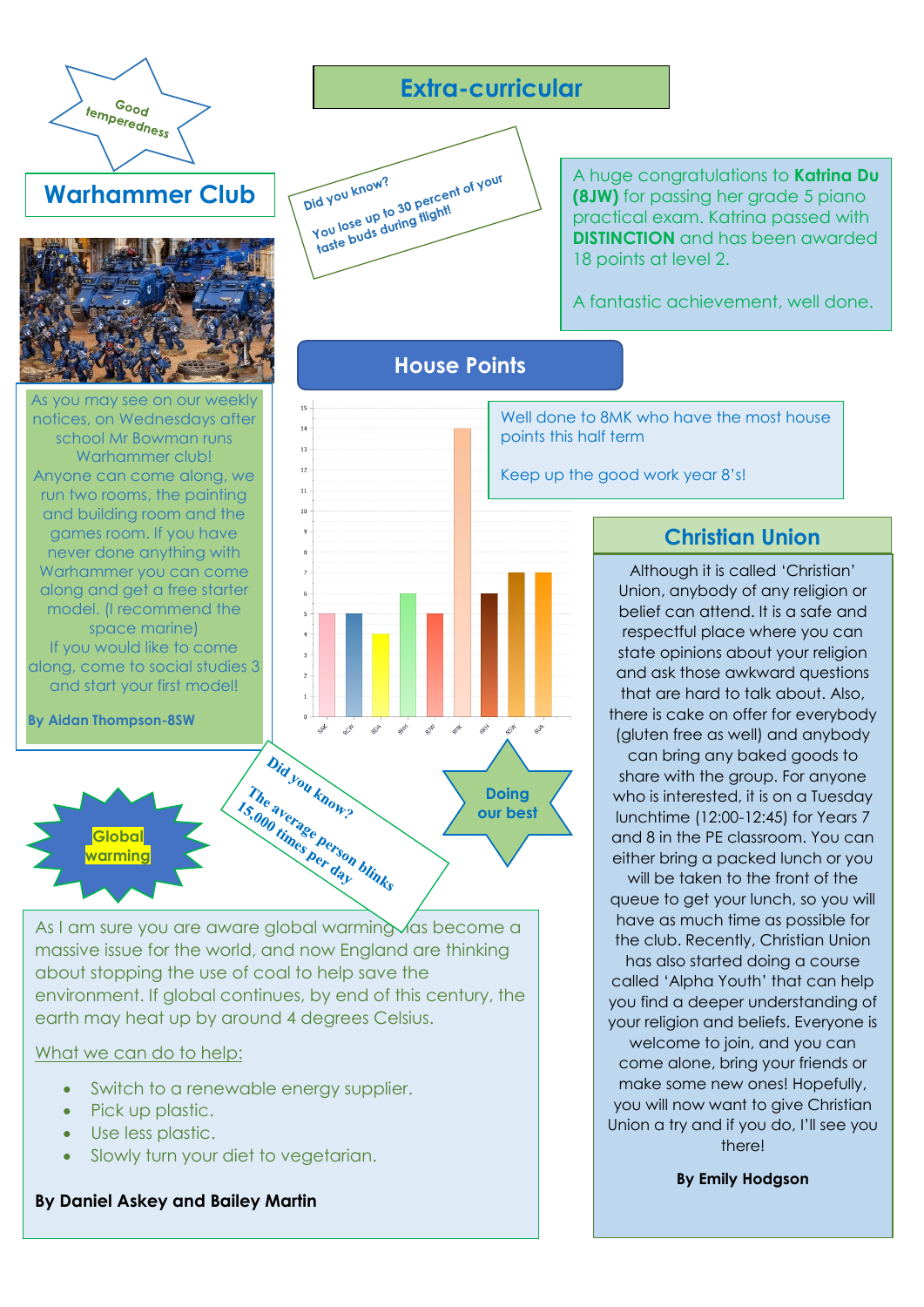### SPORTING SUCCESS

Congratulations to our U13 girls cricket squad (below) who participated in their first area indoor tournament. After winning all their matches, they qualified for the County finals. Superb bowling & outstanding batting by all. Well done girls.







Cross-country success has continued in 2022, last month the Y8 boys competed in the Tyneside competition at Emmanuel College. The A team were overall winners of the competition and B team finished 5th. Well done to **Tom Briggs, Will Jardine, James Ormerod, Harry Clish, Jacob Moore, Alex Wright, Ben Hopkins and Harry Mason.**

 $H_{\text{elping}}$ others

**Jake Mackintosh** (8mk) recently completed in the Durham karate championship and came 3rd.

Friendliness

He completed against 64 of Durhams best under 14s and has certainly earned it. The way to win a karate duel is by getting 3 hits, kicks or other legal moves to the chest area before your opponent.

In Jake's games, the scores were as follows: First he won 3:1, secondly he won 3:0, after that he won, 3:2, and again 3:2 but unfortunately lost against who eventually came first and won 3rd place 3:1.

Coming 3rd out of 64 other martial artists is a very big achievement worth sharing.

#### **By Leonard Lee**

A massive well done to the Durham Johnston rugby team who played and won their first game of the season on Friday. Johnston pushed hard in the scrum, winning all but one, and played some creative rugby through the backs. Johnston managed to score one try in the first half off a great pick and go from **Seb Ranns** and three in the second half from **Olly Bennet, Will Gibson** and captain **Erik Meek**. Good performances all round, everyone playing their part, and a special mention to **Ben Hodgson** who was awarded with man of the match.

Schools National finals in March. **A massive achievement, congratulations.**

Following this competition, **Tom Briggs, Will Jardine** and **Grace Carter**

have qualified for the English

In addition, **Will Jardine, Tom Briggs, Harry Clish, James Ormerod, Crace Carter and Alex Jardine** competed at the County championships at Barnard Castle. The team performed very well and Will, Tom, Grace and Alex qualified for the Northern County Championships held at



Stewart Park.

**Don't forget to check out our 'Excellent Eights' Teams for weekly updates on all extrcurricular clubs and activities.**

**Would you like to write an article/subject review for the next newsletter? Please get in touch with Mr Kidd via email/Teams**

**By Tom Briggs**